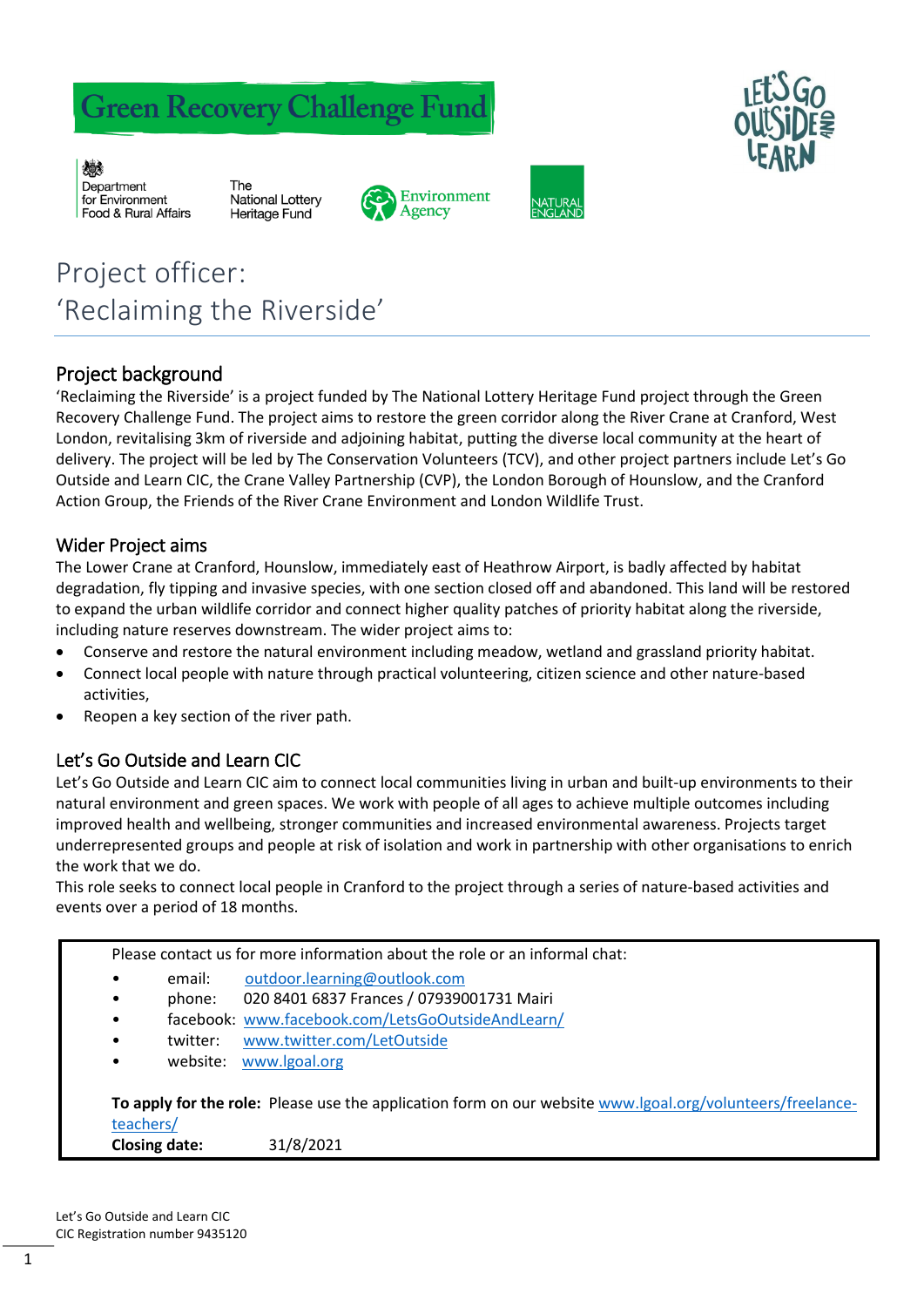

# **Green Recovery Challenge Fund**

後参

Department for Environment Food & Rural Affairs

The **National Lottery Heritage Fund** 





| Freelance role title:                              | Project officer: 'Reclaiming the Riverside'                                                                                                                             |
|----------------------------------------------------|-------------------------------------------------------------------------------------------------------------------------------------------------------------------------|
| LGOAL project lead:                                | Frances Bennett, Director                                                                                                                                               |
| Type of Contract:                                  | Freelance                                                                                                                                                               |
| Length of Contract:                                | To grant end March 2023                                                                                                                                                 |
| Location:                                          | Mixture of homeworking and site work based in Cranford, Hounslow. It will<br>be necessary to spend time working on site for meetings and to support<br>project delivery |
| Number of hours / week                             | To a maximum of 14 hours/week                                                                                                                                           |
| Freelance rate:                                    | £ 30 / hour                                                                                                                                                             |
| Additional costs paid as<br>agreed with directors: | Travel<br><b>Training</b>                                                                                                                                               |

# Roles & responsibilities

# 1. Partnership working

The project's scope and direction of this project has been strongly influenced and shaped by our partners, working in partnership with all partners and stakeholders is key to the success of the project delivery. Activities associated with the role will include:

- Coordinating with teams across the organisation and partnership on project delivery
- Identifying, contacting and liaising with other partners and stakeholders to ensure full involvement in the project. Keeping records of stakeholder engagement to develop a stakeholder database.
- Attending project partnership meetings as required (including the Waye Avenue Stakeholders meetings) and reporting on project progress

# 2. Project delivery

To develop community engagement activities and lead outreach that explores the environment and wildlife in an urban environment along the River Crane Corridor in Cranford, Hounslow. Activities will include:

 Working with directors and project partners to plan and deliver an engagement strategy, including setting targets and deadlines, identifying, and managing obstacles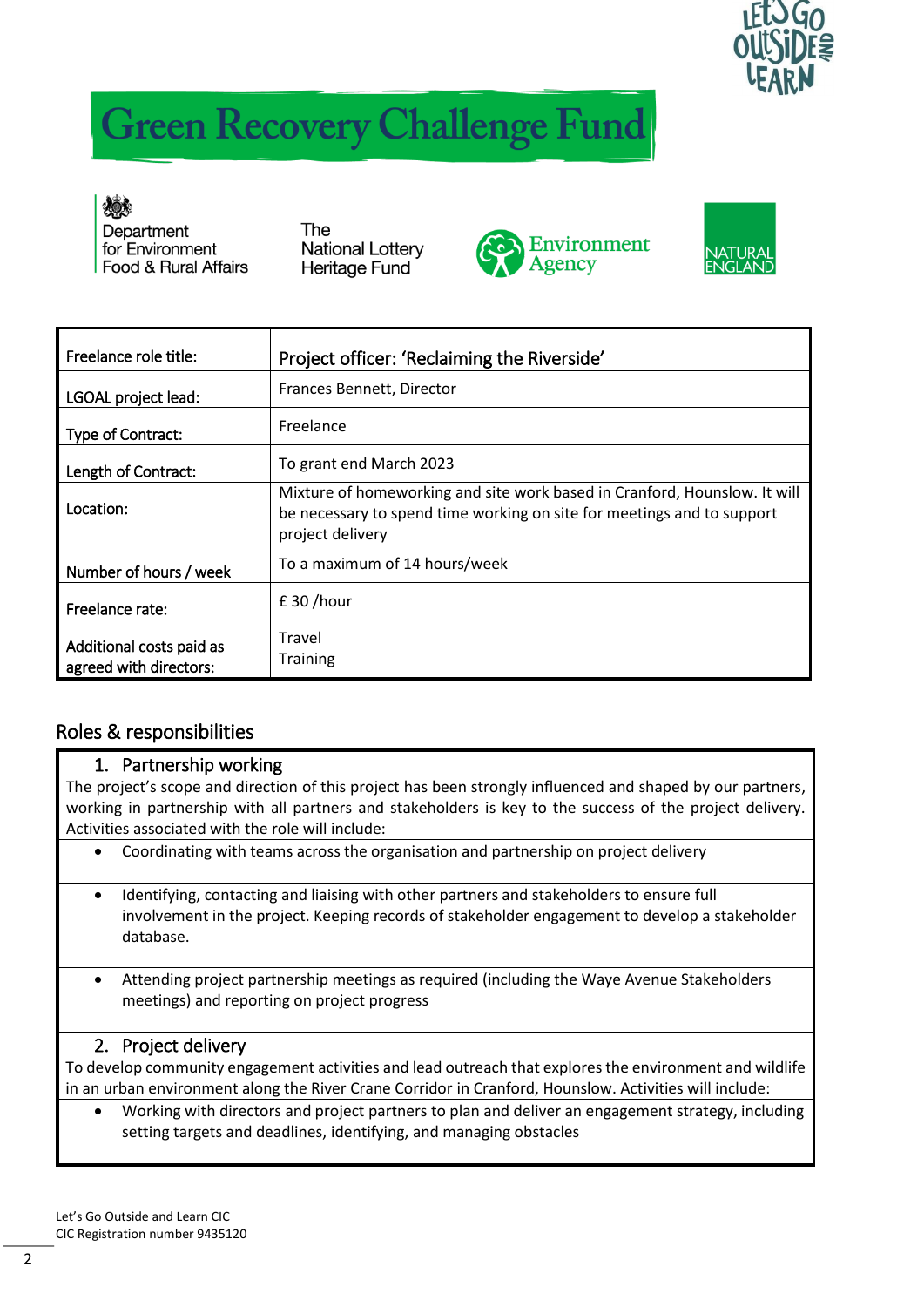| To work with project partners to bring people together to connect local people with nature<br>through nature-based activities                                                                                                                                                                                           |              |  |  |
|-------------------------------------------------------------------------------------------------------------------------------------------------------------------------------------------------------------------------------------------------------------------------------------------------------------------------|--------------|--|--|
| Support project management and delivery in liaison with stakeholders and project participants<br>$\bullet$<br>including keeping track of and notifying team leaders of any risks to project delivery, developing a<br>model for feedback and evaluation                                                                 |              |  |  |
| To work with project partners and stakeholders to recruit to the project delivery from targeted<br>$\bullet$<br>groups and the local community<br>To prepare and deliver events and workshops that will connect local people with nature including:<br>$\bullet$                                                        |              |  |  |
| Stroll and chat targeted at older people<br>$\circ$<br>Family activities<br>$\circ$<br>Activities with young people to develop a social action campaign<br>$\circ$<br>Sessions with schools and colleges<br>$\circ$<br>Recruitment of volunteer "Nature Buddies" from the local community to support project<br>$\circ$ |              |  |  |
| delivery<br>To ensure the safety and safeguarding of project participants and volunteers<br>$\bullet$                                                                                                                                                                                                                   |              |  |  |
| Coordinating the compilation of reports and other outputs such as social media as required                                                                                                                                                                                                                              |              |  |  |
| 3. Person Specification                                                                                                                                                                                                                                                                                                 |              |  |  |
| 3.1 Education & qualifications                                                                                                                                                                                                                                                                                          |              |  |  |
| Minimum educational requirements of 3 A levels or equivalent e.g. BTEC or NVQ<br>level 3                                                                                                                                                                                                                                | Required     |  |  |
| Qualification or solid background experience in teaching, social sciences,<br>biodiversity, ecology, or green infrastructure                                                                                                                                                                                            | Advantageous |  |  |
| 3.2 Specialist knowledge, skills & experience                                                                                                                                                                                                                                                                           |              |  |  |
| Demonstrable and significant experience and expertise in community engagement<br>and outreach work for community-based projects                                                                                                                                                                                         | Required     |  |  |
| Proven experience in developing and managing community events and workshops<br>for diverse communities.                                                                                                                                                                                                                 |              |  |  |
| An understanding of diverse communities and the barriers that they face in<br>engaging with natural environment                                                                                                                                                                                                         |              |  |  |
| A passion for and knowledge of the natural environment and wildlife and an ability<br>to communicate that passion to others.<br>Organised and meticulous with excellent attention to detail and commitment to<br>high quality project delivery                                                                          |              |  |  |
| Comfortable working in a dynamic environment and across multiple project areas<br>٠<br>with multiple partners                                                                                                                                                                                                           |              |  |  |
| Experience producing written outputs for a variety of audiences.<br>٠<br>Ability and experience of managing multiple project activities with overlapping<br>$\bullet$<br>timelines and competing priorities                                                                                                             |              |  |  |
| Comfortable working outdoors in all weathers as well as in an office environment<br>٠<br>Self-starter with good initiative. Able to work alone and as part of a team for<br>$\bullet$<br>common goals.                                                                                                                  |              |  |  |